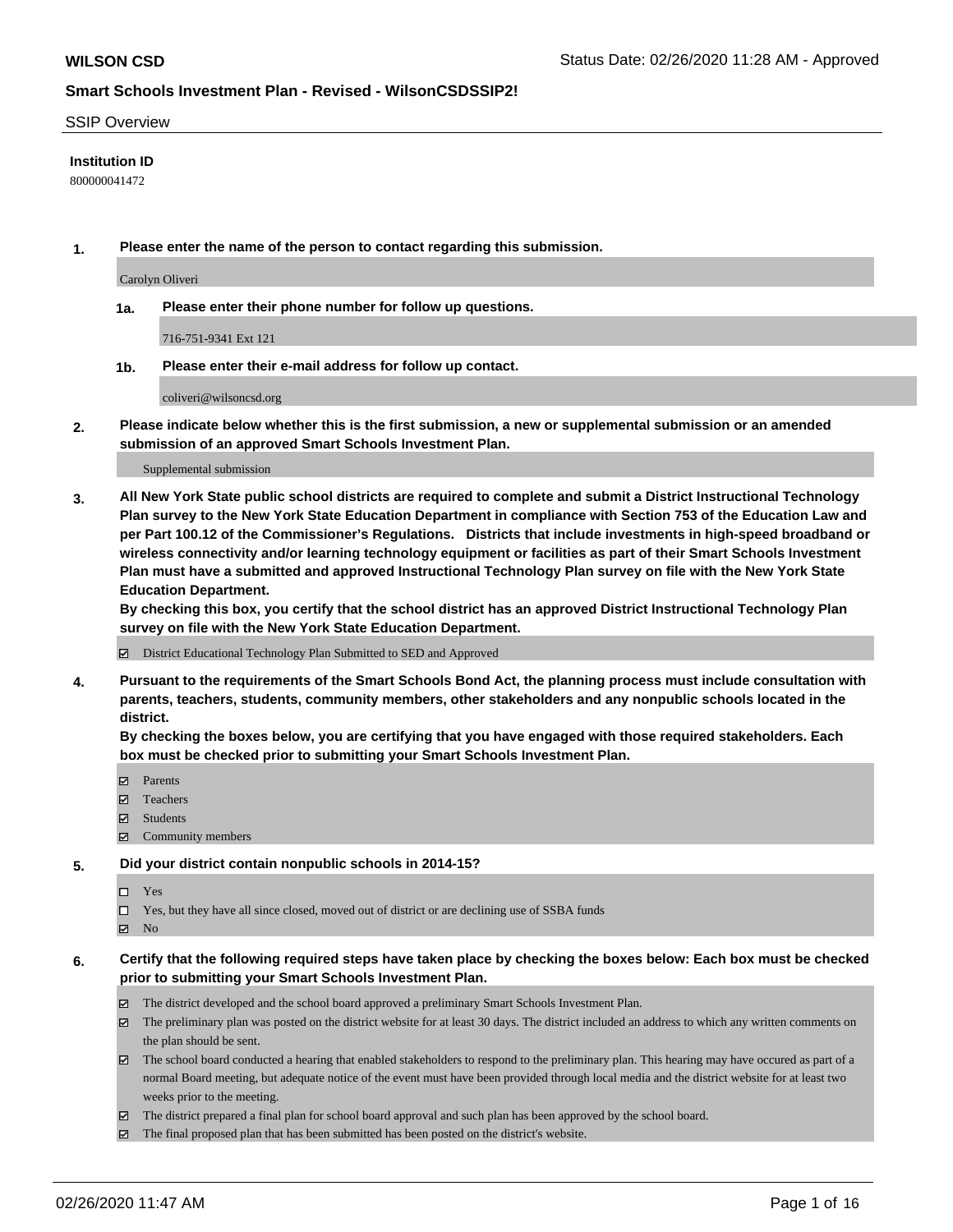SSIP Overview

**6a. Please upload the proposed Smart Schools Investment Plan (SSIP) that was posted on the district's website, along with any supporting materials. Note that this should be different than your recently submitted Educational Technology Survey. The Final SSIP, as approved by the School Board, should also be posted on the website and remain there during the course of the projects contained therein.**

Wilson Smartschool Proposal September 2018 1.pdf

**6b. Enter the webpage address where the final Smart Schools Investment Plan is posted. The Plan should remain posted for the life of the included projects.**

http://wilsoncsd.org/cms/lib/NY01914054/Centricity/Domain/4/Wilson%20Smartschool%20Proposal%20September%202018.pdf

**7. Please enter an estimate of the total number of students and staff that will benefit from this Smart Schools Investment Plan based on the cumulative projects submitted to date.**

1,427

**8. An LEA/School District may partner with one or more other LEA/School Districts to form a consortium to pool Smart Schools Bond Act funds for a project that meets all other Smart School Bond Act requirements. Each school district participating in the consortium will need to file an approved Smart Schools Investment Plan for the project and submit a signed Memorandum of Understanding that sets forth the details of the consortium including the roles of each respective district.**

 $\Box$  The district plans to participate in a consortium to partner with other school district(s) to implement a Smart Schools project.

#### **9. Please enter the name and 6-digit SED Code for each LEA/School District participating in the Consortium.**

| <sup>1</sup> Partner LEA/District | ISED BEDS Code |
|-----------------------------------|----------------|
| (No Response)                     | (No Response)  |

#### **10. Please upload a signed Memorandum of Understanding with all of the participating Consortium partners.**

(No Response)

#### **11. Your district's Smart Schools Bond Act Allocation is:**

\$1,158,784

#### **12. Final 2014-15 BEDS Enrollment to calculate Nonpublic Sharing Requirement**

|            | Public Enrollment | Nonpublic Enrollment | Total Enrollment | l Nonpublic Percentage |
|------------|-------------------|----------------------|------------------|------------------------|
| Enrollment | .181              |                      | .181.00          | 0.00                   |

**13. This table compares each category budget total, as entered in that category's page, to the total expenditures listed in the category's expenditure table. Any discrepancies between the two must be resolved before submission.**

|                                          | Sub-Allocations | <b>Expenditure Totals</b> | <b>Difference</b> |
|------------------------------------------|-----------------|---------------------------|-------------------|
| <b>School Connectivity</b>               | 60,774.00       | 60,774.00                 | 0.00              |
| Connectivity Projects for<br>Communities | 0.00            | 0.00                      | 0.00              |
| Classroom Technology                     | 0.00            | 0.00                      | 0.00              |
| Pre-Kindergarten Classrooms              | 0.00            | 0.00                      | 0.00              |
| Replace Transportable<br>Classrooms      | 0.00            | 0.00                      | 0.00              |
| High-Tech Security Features              | 359,253.00      | 359,253.00                | 0.00              |
| Nonpublic Loan                           | 0.00            | 0.00                      | 0.00              |
| Totals:                                  |                 |                           |                   |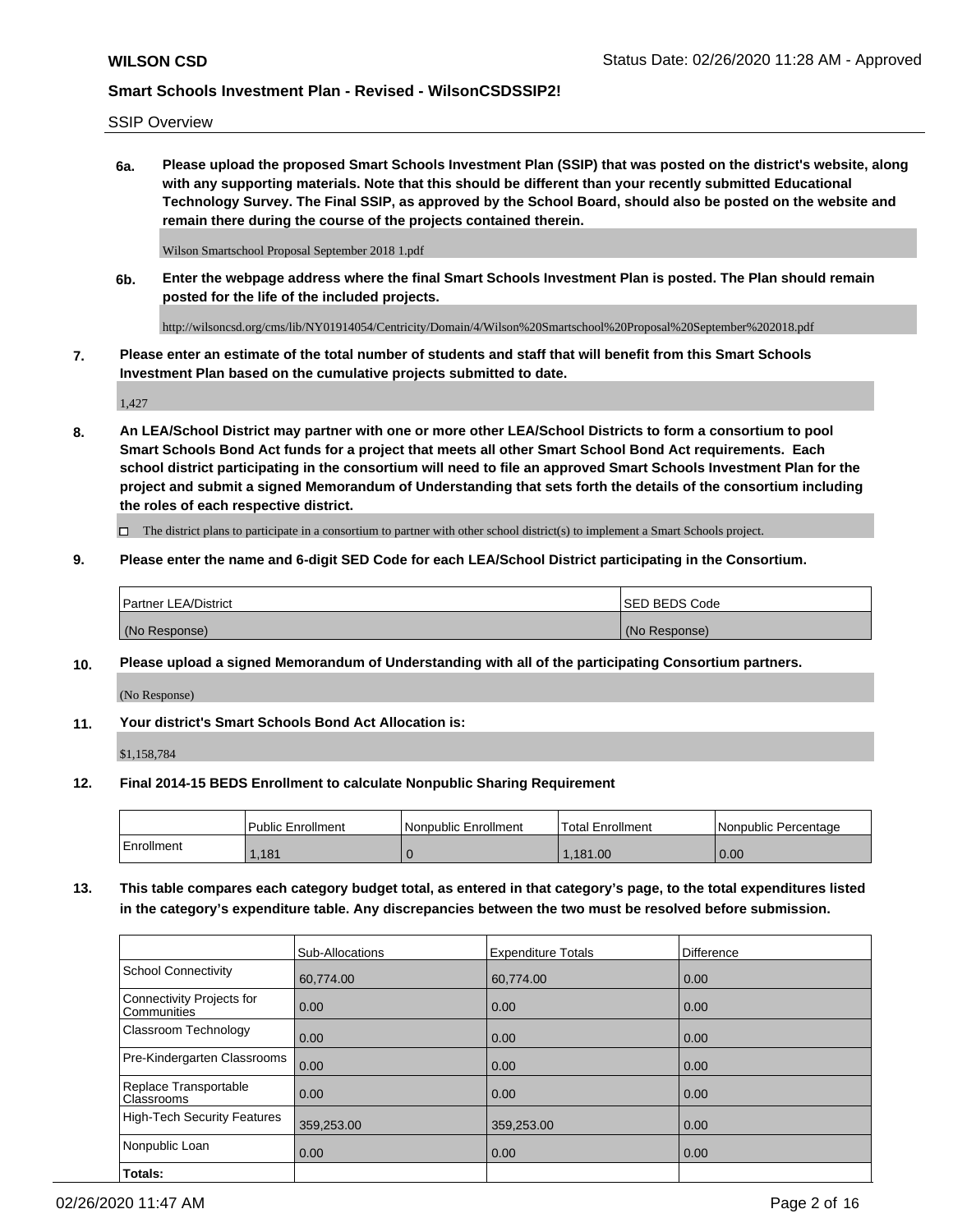SSIP Overview

| <b>Sub-Allocations</b> | l Expenditure Totals | Difference |
|------------------------|----------------------|------------|
| 420,027                | 420.027              | 0          |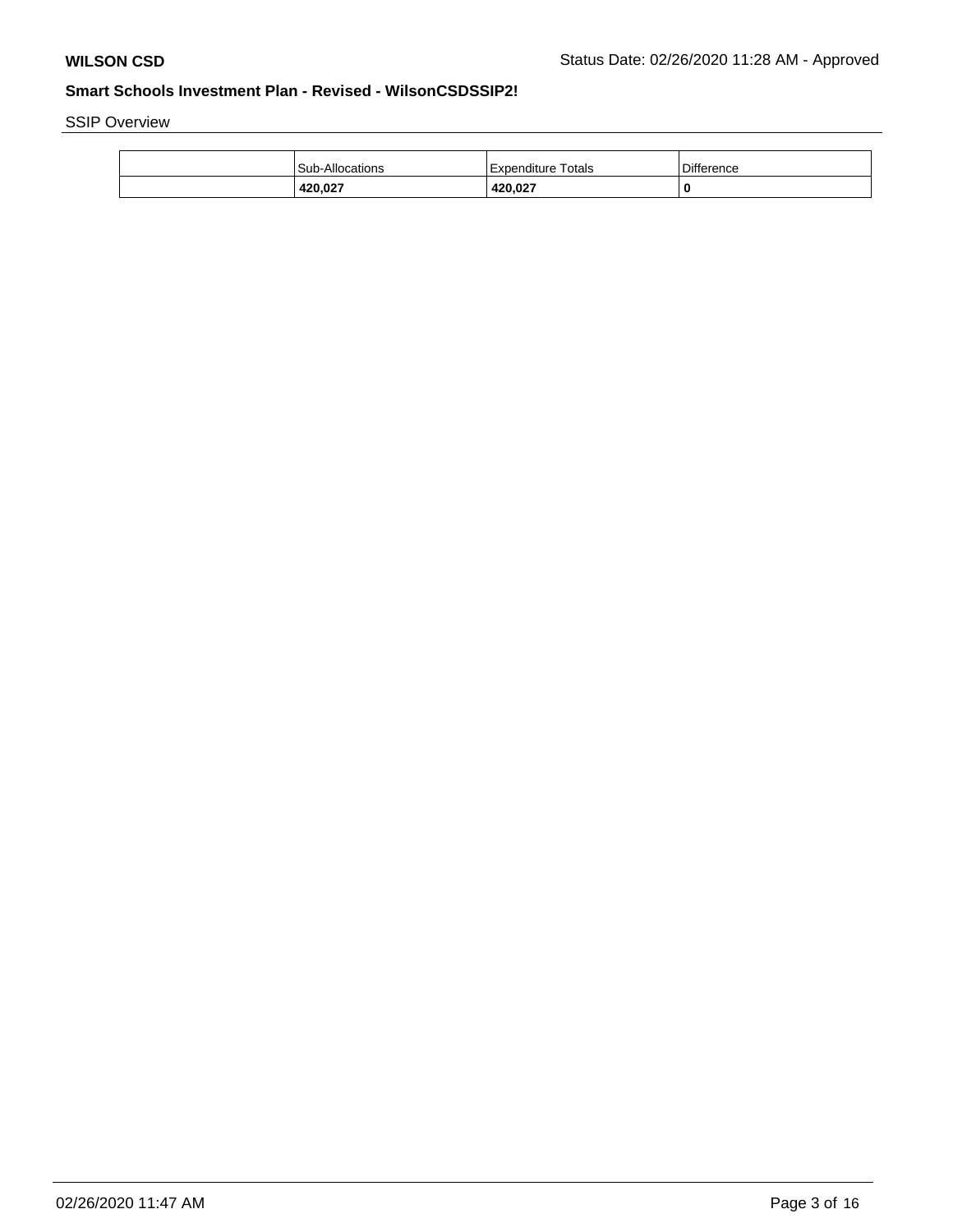School Connectivity

- **1. In order for students and faculty to receive the maximum benefit from the technology made available under the Smart Schools Bond Act, their school buildings must possess sufficient connectivity infrastructure to ensure that devices can be used during the school day. Smart Schools Investment Plans must demonstrate that:**
	- **• sufficient infrastructure that meets the Federal Communications Commission's 100 Mbps per 1,000 students standard currently exists in the buildings where new devices will be deployed, or**
	- **• is a planned use of a portion of Smart Schools Bond Act funds, or**
	- **• is under development through another funding source.**

**Smart Schools Bond Act funds used for technology infrastructure or classroom technology investments must increase the number of school buildings that meet or exceed the minimum speed standard of 100 Mbps per 1,000 students and staff within 12 months. This standard may be met on either a contracted 24/7 firm service or a "burstable" capability. If the standard is met under the burstable criteria, it must be:**

**1. Specifically codified in a service contract with a provider, and**

**2. Guaranteed to be available to all students and devices as needed, particularly during periods of high demand, such as computer-based testing (CBT) periods.**

**Please describe how your district already meets or is planning to meet this standard within 12 months of plan submission.**

Wilson Central Schools subscribes for Broadband internet service through Western New York Regional Information Center. The district currently exceeds the standard.

- **1a. If a district believes that it will be impossible to meet this standard within 12 months, it may apply for a waiver of this requirement, as described on the Smart Schools website. The waiver must be filed and approved by SED prior to submitting this survey.**
	- $\Box$  By checking this box, you are certifying that the school district has an approved waiver of this requirement on file with the New York State Education Department.
- **2. Connectivity Speed Calculator (Required). If the district currently meets the required speed, enter "Currently Met" in the last box: Expected Date When Required Speed Will be Met.**

|                  | l Number of<br><b>Students</b> | Required Speed<br>l in Mbps | Current Speed in Expected Speed<br><b>Mbps</b> | to be Attained | <b>Expected Date</b><br>When Required   |
|------------------|--------------------------------|-----------------------------|------------------------------------------------|----------------|-----------------------------------------|
|                  |                                |                             |                                                |                | l Within 12 Months ISpeed Will be Met l |
| Calculated Speed | 1,172                          | 117.20                      | 1000                                           | 1000           | <b>Currently Met</b>                    |

**3. Describe how you intend to use Smart Schools Bond Act funds for high-speed broadband and/or wireless connectivity projects in school buildings.**

**Wilson Central School has an existing robust network infrastructure. In a recent capital project the district worked with their architecture team and the technology planning team from WNYRIC to design and implement a wireless network to meet current requirements and allow for smooth future growth.**

**Currently the district requires additional server capacity to support their one-to-one technology implementation.**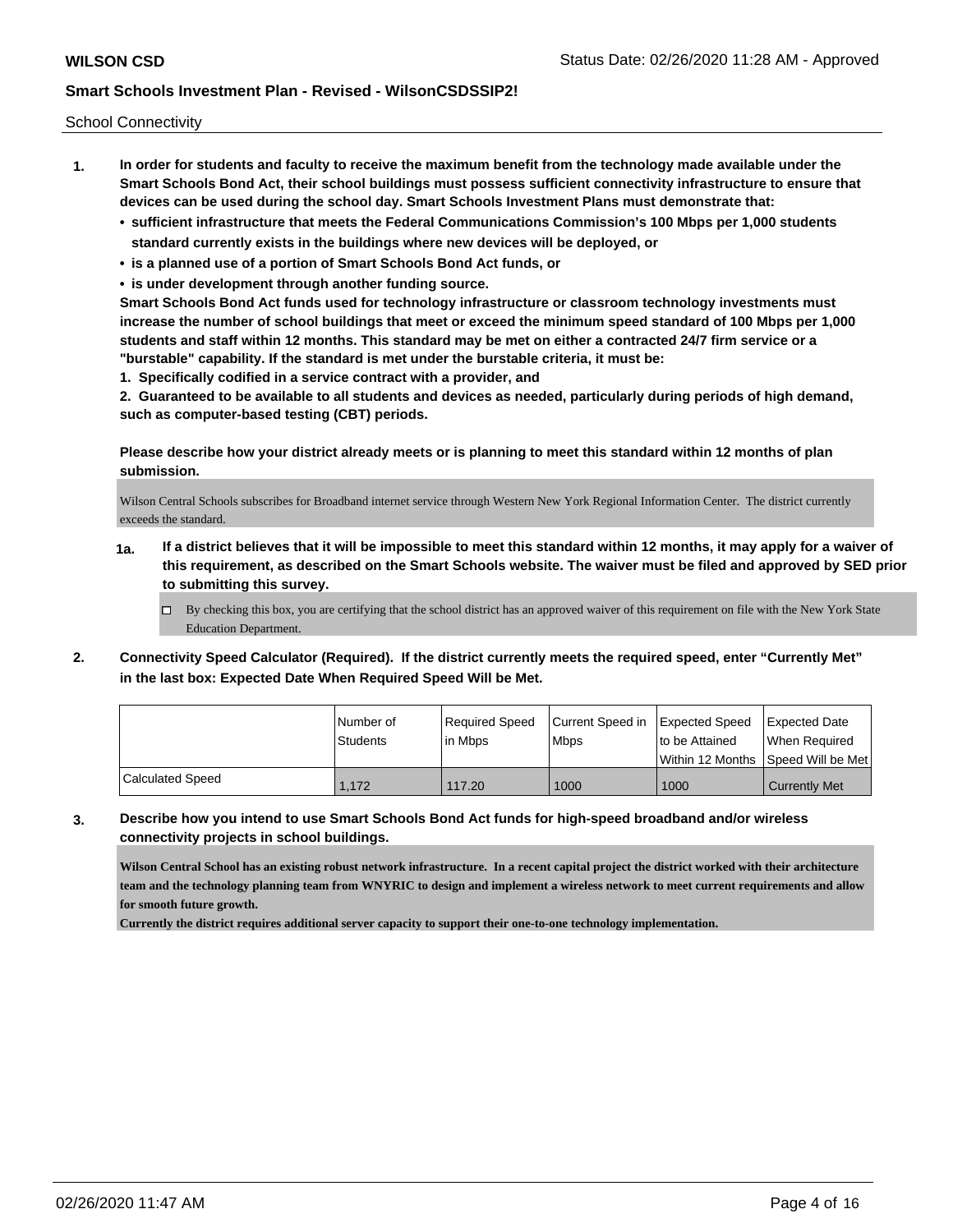School Connectivity

**4. Describe the linkage between the district's District Instructional Technology Plan and how the proposed projects will improve teaching and learning. (There should be a link between your response to this question and your responses to Question 1 in Section IV - NYSED Initiatives Alignment: "Explain how the district use of instructional technology will serve as a part of a comprehensive and sustained effort to support rigorous academic standards attainment and performance improvement for students."** 

**Your answer should also align with your answers to the questions in Section II - Strategic Technology Planning and the associated Action Steps in Section III - Action Plan.)**

**A primary goal of the Wilson Central School technology plan has been an expanded one-to-one program using funds from their first Smart Schools application. The increase in devices and the expanded use of technology has identified a requirement for additional storage capacity for student work on district storage servers.**

**Wilson Central Schools are proposing the purchase of two storage servers with expanded disk capacity. One for the elementary school and one for the Jr/Sr High School. These server arrays will be used to preserve both student work and teacher presentation materials. Existing server capacity is extremely limited and prevent the students from archiving their materials and makes it impossible for students to establish digital portfolios of work.**

**Additionally, teachers have been utilizing technology to prepare expanded digital presentations using internet sources and prepared classroom videos. The district plans to use the server storage arrays to support this effort and allow teachers to share materials and expand their virtual libraries.**

**5. If the district wishes to have students and staff access the Internet from wireless devices within the school building, or in close proximity to it, it must first ensure that it has a robust Wi-Fi network in place that has sufficient bandwidth to meet user demand.**

**Please describe how you have quantified this demand and how you plan to meet this demand.**

**Wilson Central School technology staff has worked with Technology Planning staff from the Western New York Regional Information Center to review educational tasks and the number of students assigned to each educational space. The district upgraded their wireless network as a component of a capital project recently, saturating the student learning spaces and anticipates continued updates using Erate Category 2 funds in the future.**

**6. Smart Schools plans with any expenditures in the School Connectivity category require a project number from the Office of Facilities Planning. Districts must submit an SSBA LOI and receive project numbers prior to submitting the SSIP. As indicated on the LOI, some projects may be eligible for a streamlined review and will not require a building permit.**

**Please indicate on a separate row each project number given to you by the Office of Facilities Planning.**

| Project Number        |  |
|-----------------------|--|
| 40-15-01-06-7-999-001 |  |
| 40-15-01-06-7-999-BA1 |  |

**7. Certain high-tech security and connectivity infrastructure projects may be eligible for an expedited review process as determined by the Office of Facilities Planning.**

**Was your project deemed eligible for streamlined review?**

Yes

**7a. Districts that choose the Streamlined Review Process will be required to certify that they have reviewed all installations with their licensed architect or engineer of record and provide that person's name and license number. The licensed professional must review the products and proposed method of installation prior to implementation and review the work during and after completion in order to affirm that the work was codecompliant, if requested.**

I certify that I have reviewed all installations with a licensed architect or engineer of record.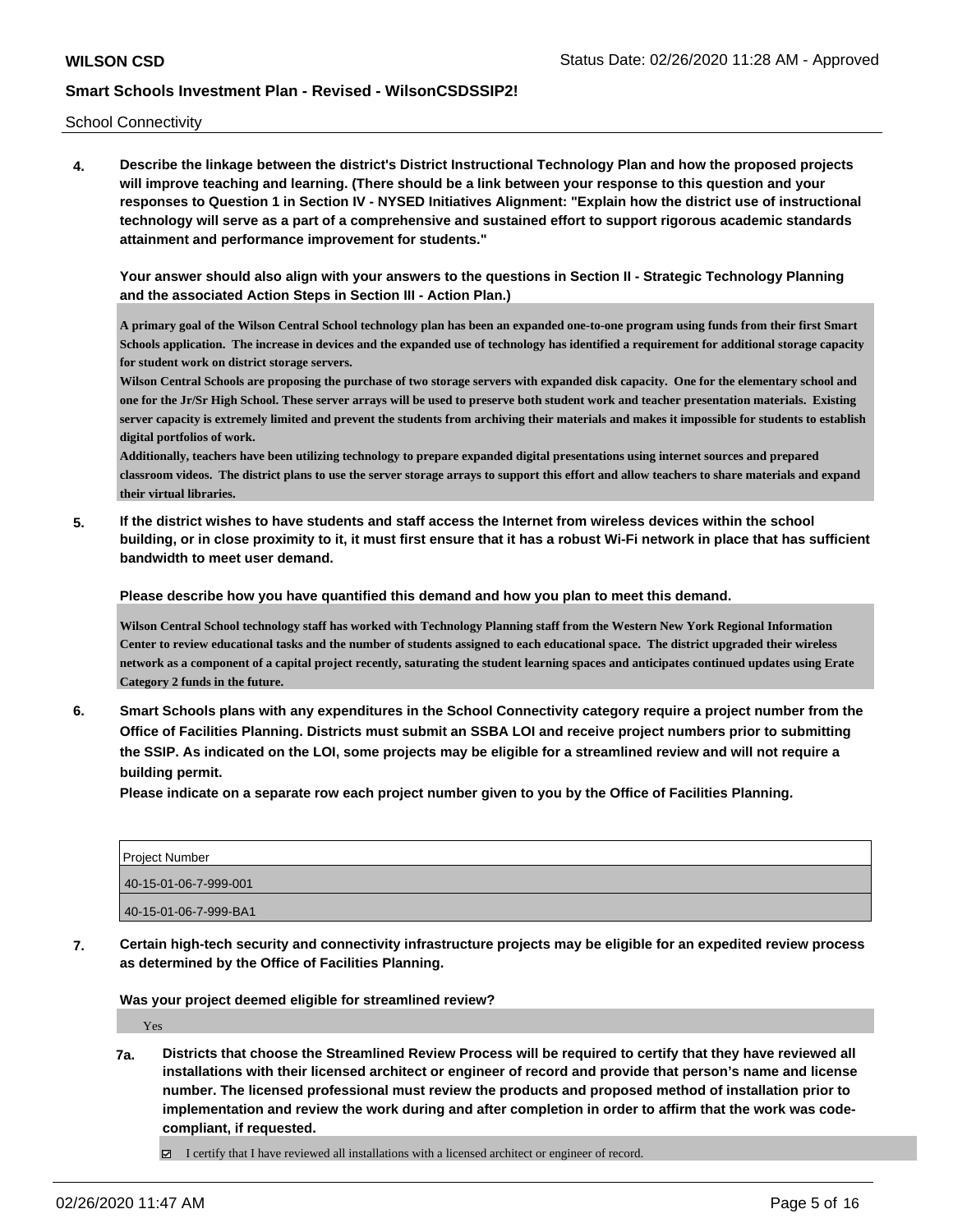School Connectivity

# **8. Include the name and license number of the architect or engineer of record.**

| Name                  | License Number |
|-----------------------|----------------|
| <b>Ronald Kessler</b> | 23043          |

### **9. Public Expenditures – Loanable (Counts toward the nonpublic loan calculation)**

| Select the allowable expenditure type.<br>Repeat to add another item under each type. | <b>PUBLIC</b> Items to be<br>l Purchased | Quantity         | Cost Per Item    | <b>Total Cost</b> |
|---------------------------------------------------------------------------------------|------------------------------------------|------------------|------------------|-------------------|
| (No Response)                                                                         | (No Response)                            | (No<br>Response) | (No<br>Response) | $\overline{0.00}$ |
|                                                                                       |                                          | 0                | 0.00             |                   |

# **10. Public Expenditures – Non-Loanable (Does not count toward nonpublic loan calculation)**

| Select the allowable expenditure | <b>PUBLIC</b> Items to be purchased | Quantity       | Cost per Item | <b>Total Cost</b> |
|----------------------------------|-------------------------------------|----------------|---------------|-------------------|
| type.                            |                                     |                |               |                   |
| Repeat to add another item under |                                     |                |               |                   |
| each type.                       |                                     |                |               |                   |
| Network/Access Costs             | Dell EMC SCV 3020 Storage Servers   | $\overline{2}$ | 20.910.00     | 41,820.00         |
| Network/Access Costs             | Poweredge R440 File Server          | 3              | 6.318.00      | 18.954.00         |
|                                  |                                     | 5              | 27,228.00     | 60,774            |

#### **11. Final 2014-15 BEDS Enrollment to calculate Nonpublic Sharing Requirement (no changes allowed.)**

|            | <b>Public Enrollment</b> | Nonpublic Enrollment | 'Total Enrollment | l Nonpublic Percentage |
|------------|--------------------------|----------------------|-------------------|------------------------|
| Enrollment | .181                     |                      | .181.00           | 0.00                   |

### **12. Total Public Budget - Loanable (Counts toward the nonpublic loan calculation)**

|                                               | Public Allocations | <b>Estimated Nonpublic Loan</b><br>Amount | <b>Estimated Total Sub-Allocations</b> |
|-----------------------------------------------|--------------------|-------------------------------------------|----------------------------------------|
| Network/Access Costs                          | 0.00               | 0.00                                      | 0.00                                   |
| School Internal Connections and<br>Components | 0.00               | 0.00                                      | 0.00                                   |
| <b>Other</b>                                  | 0.00               | 0.00                                      | 0.00                                   |
| <b>Totals:</b>                                | 0.00               | U                                         | 0                                      |

## **13. Total Public Budget – Non-Loanable (Does not count toward the nonpublic loan calculation)**

|                                            | Sub-<br>Allocation |
|--------------------------------------------|--------------------|
| Network/Access Costs                       | 60,774.00          |
| <b>Outside Plant Costs</b>                 | 0.00               |
| School Internal Connections and Components | 0.00               |
| Professional Services                      | $\overline{0.00}$  |
| Testing                                    | 0.00               |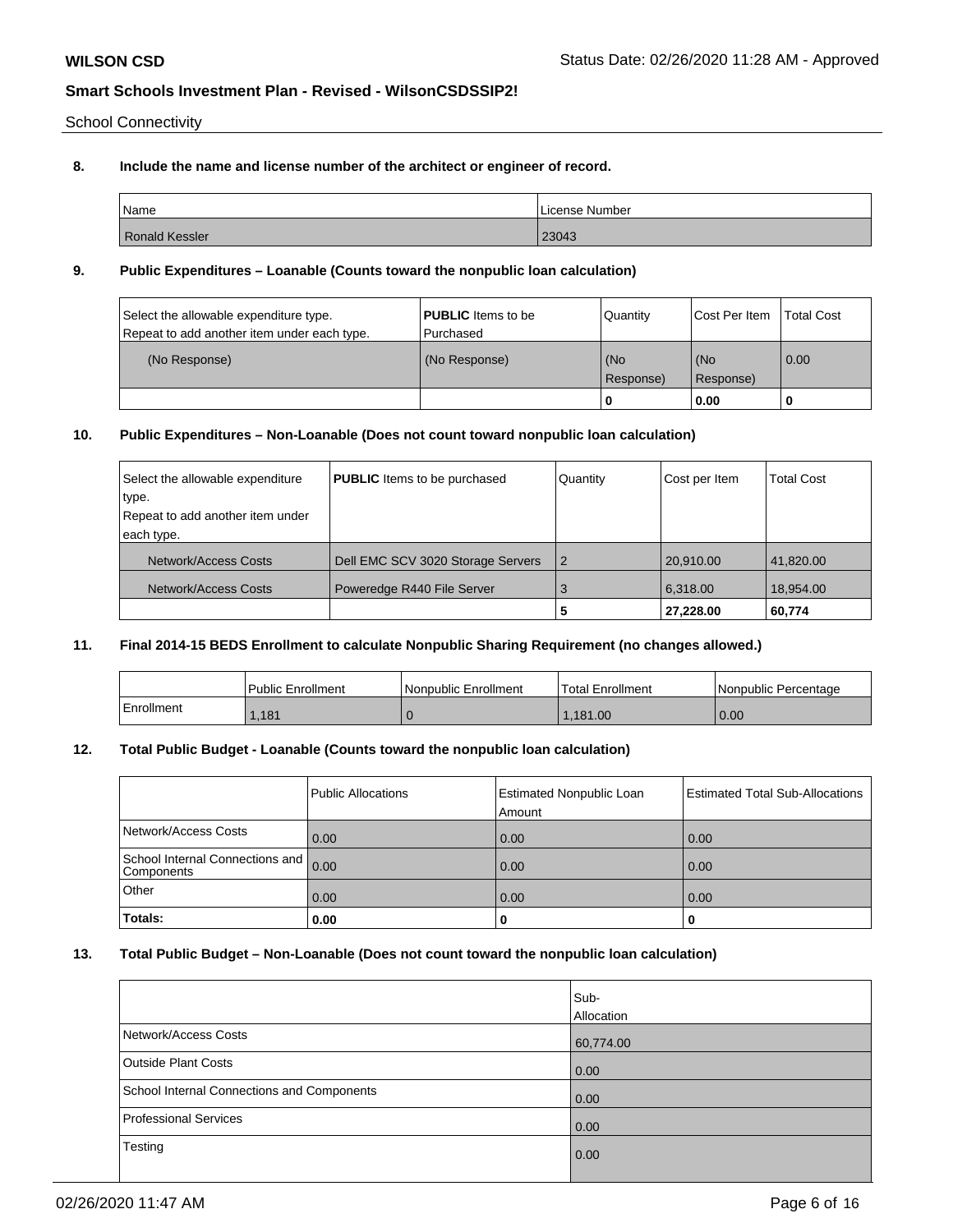School Connectivity

|                     | Sub-<br>Allocation |
|---------------------|--------------------|
| Other Upfront Costs | 0.00               |
| <b>Other Costs</b>  | 0.00               |
| Totals:             | 60,774.00          |

## **14. School Connectivity Totals**

|                          | Total Sub-Allocations |
|--------------------------|-----------------------|
| Total Loanable Items     | $\overline{0.00}$     |
| Total Non-Ioanable Items | 60,774.00             |
| Totals:                  | 60,774                |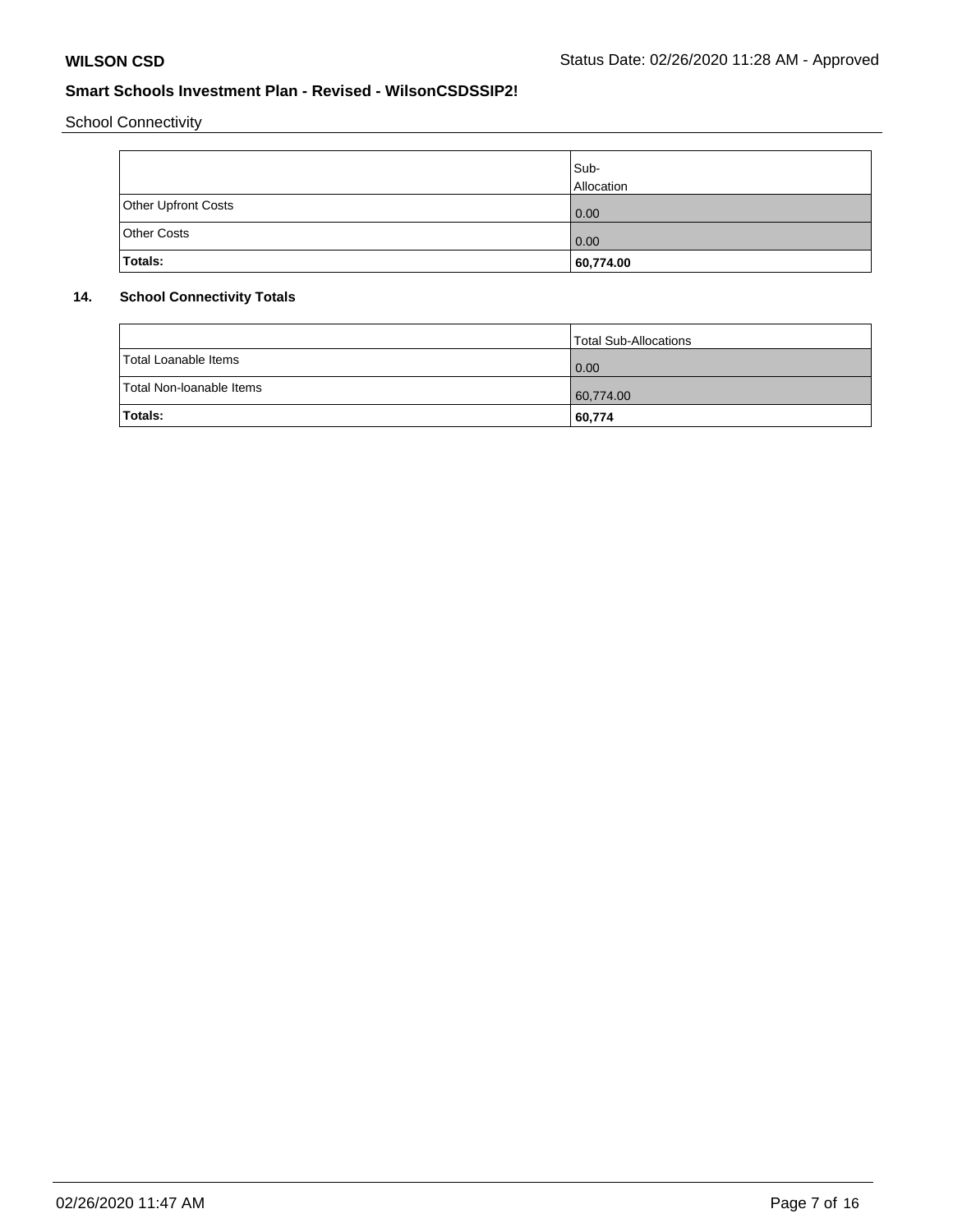Community Connectivity (Broadband and Wireless)

**1. Describe how you intend to use Smart Schools Bond Act funds for high-speed broadband and/or wireless connectivity projects in the community.**

(No Response)

**2. Please describe how the proposed project(s) will promote student achievement and increase student and/or staff access to the Internet in a manner that enhances student learning and/or instruction outside of the school day and/or school building.**

(No Response)

**3. Community connectivity projects must comply with all the necessary local building codes and regulations (building and related permits are not required prior to plan submission).**

 $\Box$  I certify that we will comply with all the necessary local building codes and regulations.

**4. Please describe the physical location of the proposed investment.**

(No Response)

**5. Please provide the initial list of partners participating in the Community Connectivity Broadband Project, along with their Federal Tax Identification (Employer Identification) number.**

| <b>Project Partners</b> | l Federal ID # |
|-------------------------|----------------|
| (No Response)           | (No Response)  |

**6. Please detail the type, quantity, per unit cost and total cost of the eligible items under each sub-category.**

| Select the allowable expenditure | Item to be purchased | Quantity      | Cost per Item | <b>Total Cost</b> |
|----------------------------------|----------------------|---------------|---------------|-------------------|
| type.                            |                      |               |               |                   |
| Repeat to add another item under |                      |               |               |                   |
| each type.                       |                      |               |               |                   |
| (No Response)                    | (No Response)        | (No Response) | (No Response) | 0.00              |
|                                  |                      | U             | 0.00          |                   |

**7. If you are submitting an allocation for Community Connectivity, complete this table.**

**Note that the calculated Total at the bottom of the table must equal the Total allocation for this category that you entered in the SSIP Overview overall budget.**

|                                    | Sub-Allocation |
|------------------------------------|----------------|
| Network/Access Costs               | (No Response)  |
| Outside Plant Costs                | (No Response)  |
| <b>Tower Costs</b>                 | (No Response)  |
| <b>Customer Premises Equipment</b> | (No Response)  |
| <b>Professional Services</b>       | (No Response)  |
| Testing                            | (No Response)  |
| <b>Other Upfront Costs</b>         | (No Response)  |
| <b>Other Costs</b>                 | (No Response)  |
| Totals:                            | 0.00           |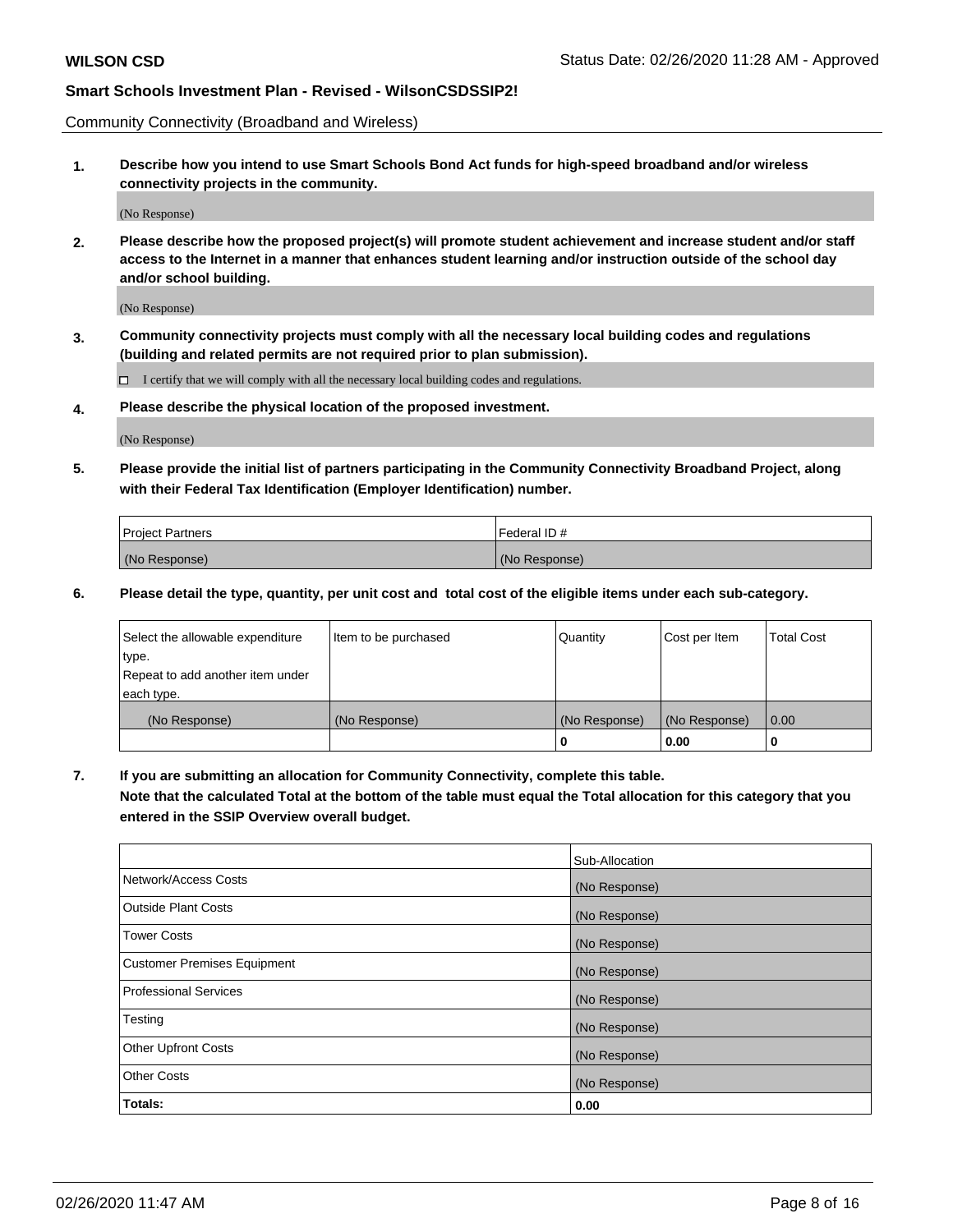#### Classroom Learning Technology

**1. In order for students and faculty to receive the maximum benefit from the technology made available under the Smart Schools Bond Act, their school buildings must possess sufficient connectivity infrastructure to ensure that devices can be used during the school day. Smart Schools Investment Plans must demonstrate that sufficient infrastructure that meets the Federal Communications Commission's 100 Mbps per 1,000 students standard currently exists in the buildings where new devices will be deployed, or is a planned use of a portion of Smart Schools Bond Act funds, or is under development through another funding source. Smart Schools Bond Act funds used for technology infrastructure or classroom technology investments must increase the number of school buildings that meet or exceed the minimum speed standard of 100 Mbps per 1,000 students and staff within 12 months. This standard may be met on either a contracted 24/7 firm service or a "burstable" capability. If the standard is met under the burstable criteria, it must be:**

**1. Specifically codified in a service contract with a provider, and**

**2. Guaranteed to be available to all students and devices as needed, particularly during periods of high demand, such as computer-based testing (CBT) periods.**

**Please describe how your district already meets or is planning to meet this standard within 12 months of plan submission.**

(No Response)

- **1a. If a district believes that it will be impossible to meet this standard within 12 months, it may apply for a waiver of this requirement, as described on the Smart Schools website. The waiver must be filed and approved by SED prior to submitting this survey.**
	- By checking this box, you are certifying that the school district has an approved waiver of this requirement on file with the New York State Education Department.
- **2. Connectivity Speed Calculator (Required). If the district currently meets the required speed, enter "Currently Met" in the last box: Expected Date When Required Speed Will be Met.**

|                  | l Number of     | Required Speed | Current Speed in | <b>Expected Speed</b> | <b>Expected Date</b>                |
|------------------|-----------------|----------------|------------------|-----------------------|-------------------------------------|
|                  | <b>Students</b> | l in Mbps      | l Mbps           | to be Attained        | When Required                       |
|                  |                 |                |                  |                       | Within 12 Months  Speed Will be Met |
| Calculated Speed | (No Response)   | 0.00           | (No Response)    | l (No Response)       | (No Response)                       |

**3. If the district wishes to have students and staff access the Internet from wireless devices within the school building, or in close proximity to it, it must first ensure that it has a robust Wi-Fi network in place that has sufficient bandwidth to meet user demand.**

**Please describe how you have quantified this demand and how you plan to meet this demand.**

(No Response)

**4. All New York State public school districts are required to complete and submit an Instructional Technology Plan survey to the New York State Education Department in compliance with Section 753 of the Education Law and per Part 100.12 of the Commissioner's Regulations.**

**Districts that include educational technology purchases as part of their Smart Schools Investment Plan must have a submitted and approved Instructional Technology Plan survey on file with the New York State Education Department.**

- By checking this box, you are certifying that the school district has an approved Instructional Technology Plan survey on file with the New York State Education Department.
- **5. Describe the devices you intend to purchase and their compatibility with existing or planned platforms or systems. Specifically address the adequacy of each facility's electrical, HVAC and other infrastructure necessary to install and support the operation of the planned technology.**

(No Response)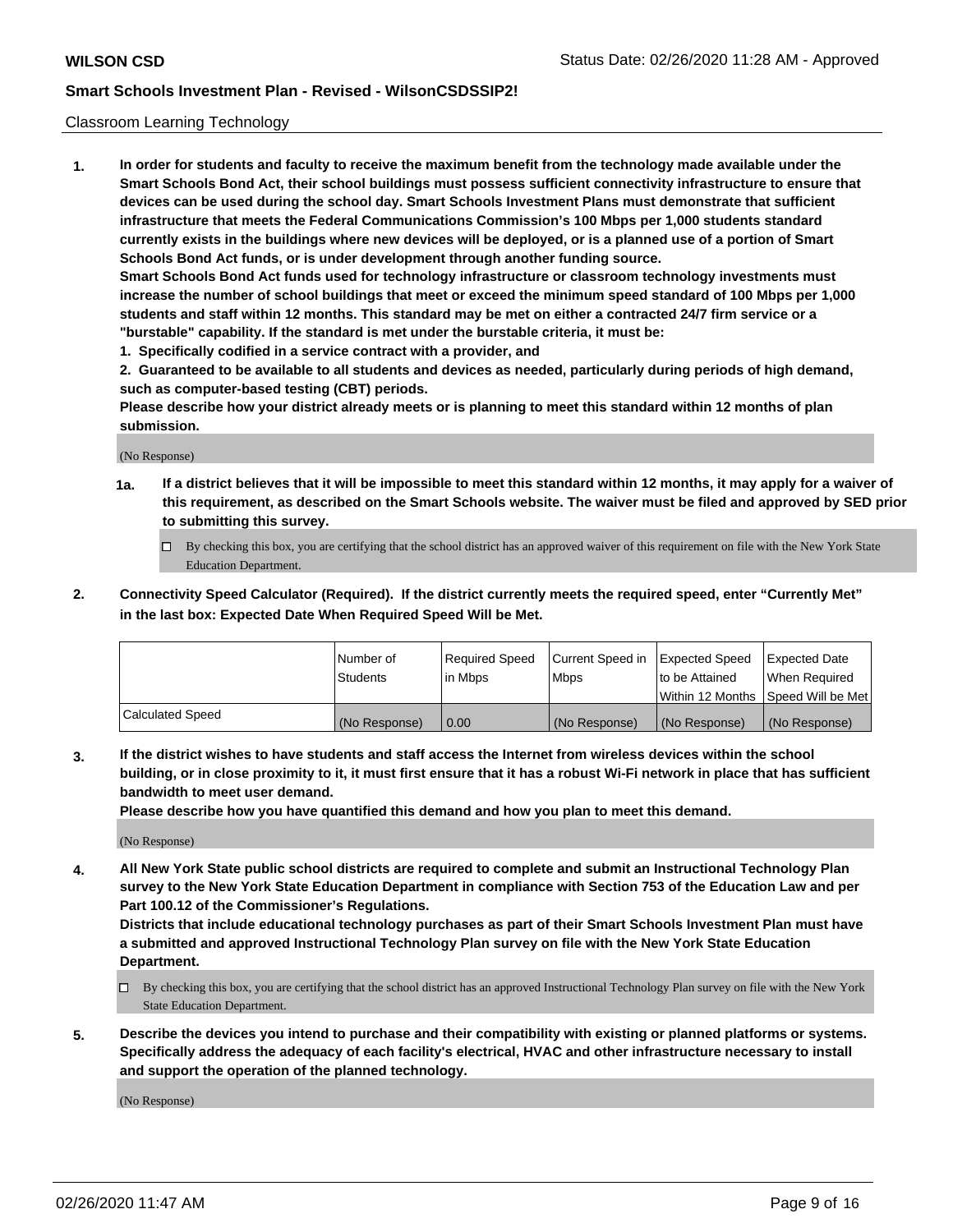#### Classroom Learning Technology

- **6. Describe how the proposed technology purchases will:**
	- **> enhance differentiated instruction;**
	- **> expand student learning inside and outside the classroom;**
	- **> benefit students with disabilities and English language learners; and**
	- **> contribute to the reduction of other learning gaps that have been identified within the district.**

**The expectation is that districts will place a priority on addressing the needs of students who struggle to succeed in a rigorous curriculum. Responses in this section should specifically address this concern and align with the district's Instructional Technology Plan (in particular Question 2 of E. Curriculum and Instruction: "Does the district's instructional technology plan address the needs of students with disabilities to ensure equitable access to instruction, materials and assessments?" and Question 3 of the same section: "Does the district's instructional technology plan address the provision of assistive technology specifically for students with disabilities to ensure access to and participation in the general curriculum?")**

**In addition, describe how the district ensures equitable access to instruction, materials and assessments and participation in the general curriculum for both SWD and English Language Learners/Multilingual Learners (ELL/MLL) students.**

(No Response)

**7. Where appropriate, describe how the proposed technology purchases will enhance ongoing communication with parents and other stakeholders and help the district facilitate technology-based regional partnerships, including distance learning and other efforts.**

(No Response)

**8. Describe the district's plan to provide professional development to ensure that administrators, teachers and staff can employ the technology purchased to enhance instruction successfully.**

**Note: This response should be aligned and expanded upon in accordance with your district's response to Question 1 of F. Professional Development of your Instructional Technology Plan: "Please provide a summary of professional development offered to teachers and staff, for the time period covered by this plan, to support technology to enhance teaching and learning. Please include topics, audience and method of delivery within your summary."**

(No Response)

- **9. Districts must contact one of the SUNY/CUNY teacher preparation programs listed on the document on the left side of the page that supplies the largest number of the district's new teachers to request advice on innovative uses and best practices at the intersection of pedagogy and educational technology.**
	- By checking this box, you certify that you have contacted the SUNY/CUNY teacher preparation program that supplies the largest number of your new teachers to request advice on these issues.
	- **9a. Please enter the name of the SUNY or CUNY Institution that you contacted.**

(No Response)

**9b. Enter the primary Institution phone number.**

(No Response)

**9c. Enter the name of the contact person with whom you consulted and/or will be collaborating with on innovative uses of technology and best practices.**

(No Response)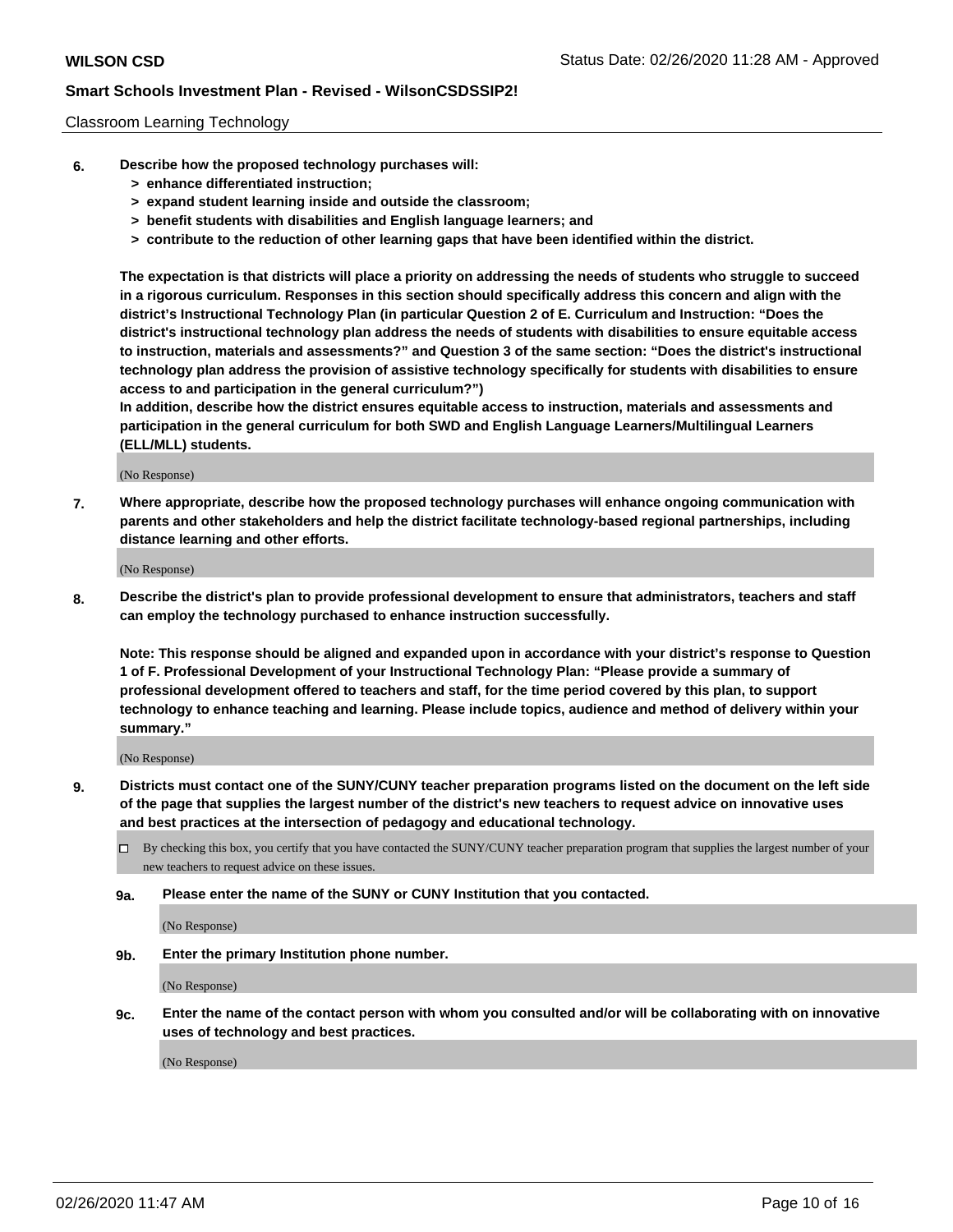#### Classroom Learning Technology

**10. To ensure the sustainability of technology purchases made with Smart Schools funds, districts must demonstrate a long-term plan to maintain and replace technology purchases supported by Smart Schools Bond Act funds. This sustainability plan shall demonstrate a district's capacity to support recurring costs of use that are ineligible for Smart Schools Bond Act funding such as device maintenance, technical support, Internet and wireless fees, maintenance of hotspots, staff professional development, building maintenance and the replacement of incidental items. Further, such a sustainability plan shall include a long-term plan for the replacement of purchased devices and equipment at the end of their useful life with other funding sources.**

 $\Box$  By checking this box, you certify that the district has a sustainability plan as described above.

**11. Districts must ensure that devices purchased with Smart Schools Bond funds will be distributed, prepared for use, maintained and supported appropriately. Districts must maintain detailed device inventories in accordance with generally accepted accounting principles.**

By checking this box, you certify that the district has a distribution and inventory management plan and system in place.

**12. Please detail the type, quantity, per unit cost and total cost of the eligible items under each sub-category.**

| Select the allowable expenditure | I Item to be Purchased | Quantity      | Cost per Item | <b>Total Cost</b> |
|----------------------------------|------------------------|---------------|---------------|-------------------|
| type.                            |                        |               |               |                   |
| Repeat to add another item under |                        |               |               |                   |
| each type.                       |                        |               |               |                   |
| (No Response)                    | (No Response)          | (No Response) | (No Response) | $\overline{0.00}$ |
| (No Response)                    | (No Response)          | (No Response) | (No Response) | $\overline{0.00}$ |
|                                  |                        | o             | 0.00          | U                 |

#### **13. Final 2014-15 BEDS Enrollment to calculate Nonpublic Sharing Requirement (no changes allowed.)**

|            | l Public Enrollment | Nonpublic Enrollment | l Total Enrollment | l Nonpublic<br>Percentage |
|------------|---------------------|----------------------|--------------------|---------------------------|
| Enrollment | 1.181               |                      | 1.181.00           | 0.00                      |

#### **14. If you are submitting an allocation for Classroom Learning Technology complete this table.**

|                          | Public School Sub-Allocation | <b>Estimated Nonpublic Loan</b><br>Amount<br>(Based on Percentage Above) | <b>Estimated Total Public and</b><br>Nonpublic Sub-Allocation |
|--------------------------|------------------------------|--------------------------------------------------------------------------|---------------------------------------------------------------|
| Interactive Whiteboards  | (No Response)                | 0.00                                                                     | 0.00                                                          |
| <b>Computer Servers</b>  | (No Response)                | 0.00                                                                     | 0.00                                                          |
| <b>Desktop Computers</b> | (No Response)                | 0.00                                                                     | 0.00                                                          |
| <b>Laptop Computers</b>  | (No Response)                | 0.00                                                                     | 0.00                                                          |
| <b>Tablet Computers</b>  | (No Response)                | 0.00                                                                     | 0.00                                                          |
| <b>Other Costs</b>       | (No Response)                | 0.00                                                                     | 0.00                                                          |
| Totals:                  | 0.00                         | 0                                                                        | 0                                                             |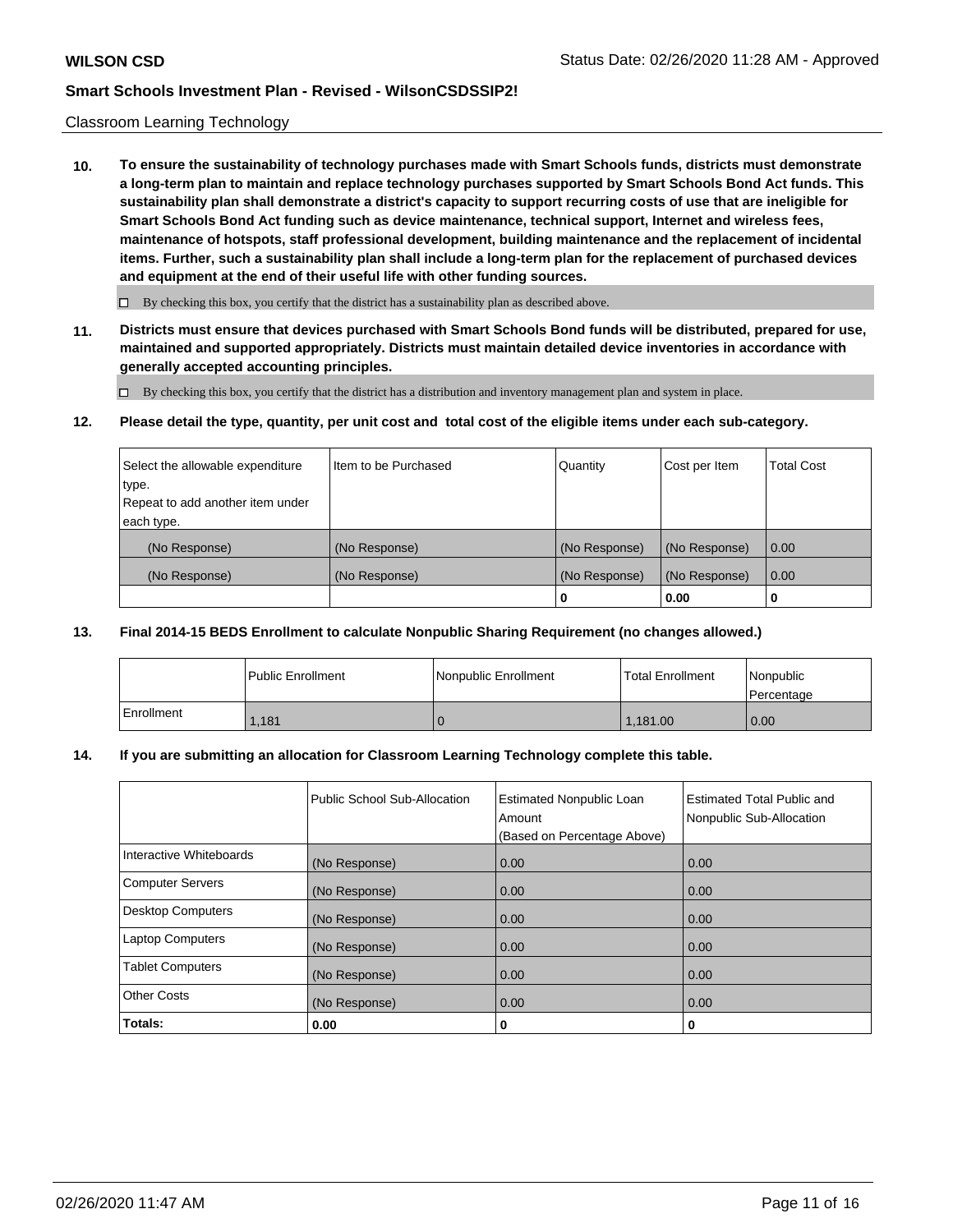#### Pre-Kindergarten Classrooms

**1. Provide information regarding how and where the district is currently serving pre-kindergarten students and justify the need for additional space with enrollment projections over 3 years.**

(No Response)

- **2. Describe the district's plan to construct, enhance or modernize education facilities to accommodate prekindergarten programs. Such plans must include:**
	- **Specific descriptions of what the district intends to do to each space;**
	- **An affirmation that new pre-kindergarten classrooms will contain a minimum of 900 square feet per classroom;**
	- **The number of classrooms involved;**
	- **The approximate construction costs per classroom; and**
	- **Confirmation that the space is district-owned or has a long-term lease that exceeds the probable useful life of the improvements.**

(No Response)

**3. Smart Schools Bond Act funds may only be used for capital construction costs. Describe the type and amount of additional funds that will be required to support ineligible ongoing costs (e.g. instruction, supplies) associated with any additional pre-kindergarten classrooms that the district plans to add.**

(No Response)

**4. All plans and specifications for the erection, repair, enlargement or remodeling of school buildings in any public school district in the State must be reviewed and approved by the Commissioner. Districts that plan capital projects using their Smart Schools Bond Act funds will undergo a Preliminary Review Process by the Office of Facilities Planning.**

**Please indicate on a separate row each project number given to you by the Office of Facilities Planning.**

| Project Number |  |
|----------------|--|
| (No Response)  |  |
|                |  |

**5. Please detail the type, quantity, per unit cost and total cost of the eligible items under each sub-category.**

| Select the allowable expenditure | Item to be purchased | Quantity      | Cost per Item | <b>Total Cost</b> |
|----------------------------------|----------------------|---------------|---------------|-------------------|
| type.                            |                      |               |               |                   |
| Repeat to add another item under |                      |               |               |                   |
| each type.                       |                      |               |               |                   |
| (No Response)                    | (No Response)        | (No Response) | (No Response) | 0.00              |
|                                  |                      | U             | 0.00          |                   |

**6. If you have made an allocation for Pre-Kindergarten Classrooms, complete this table. Note that the calculated Total at the bottom of the table must equal the Total allocation for this category that you entered in the SSIP Overview overall budget.**

| Totals:                                  | 0.00           |
|------------------------------------------|----------------|
| <b>Other Costs</b>                       | (No Response)  |
| Enhance/Modernize Educational Facilities | (No Response)  |
| Construct Pre-K Classrooms               | (No Response)  |
|                                          | Sub-Allocation |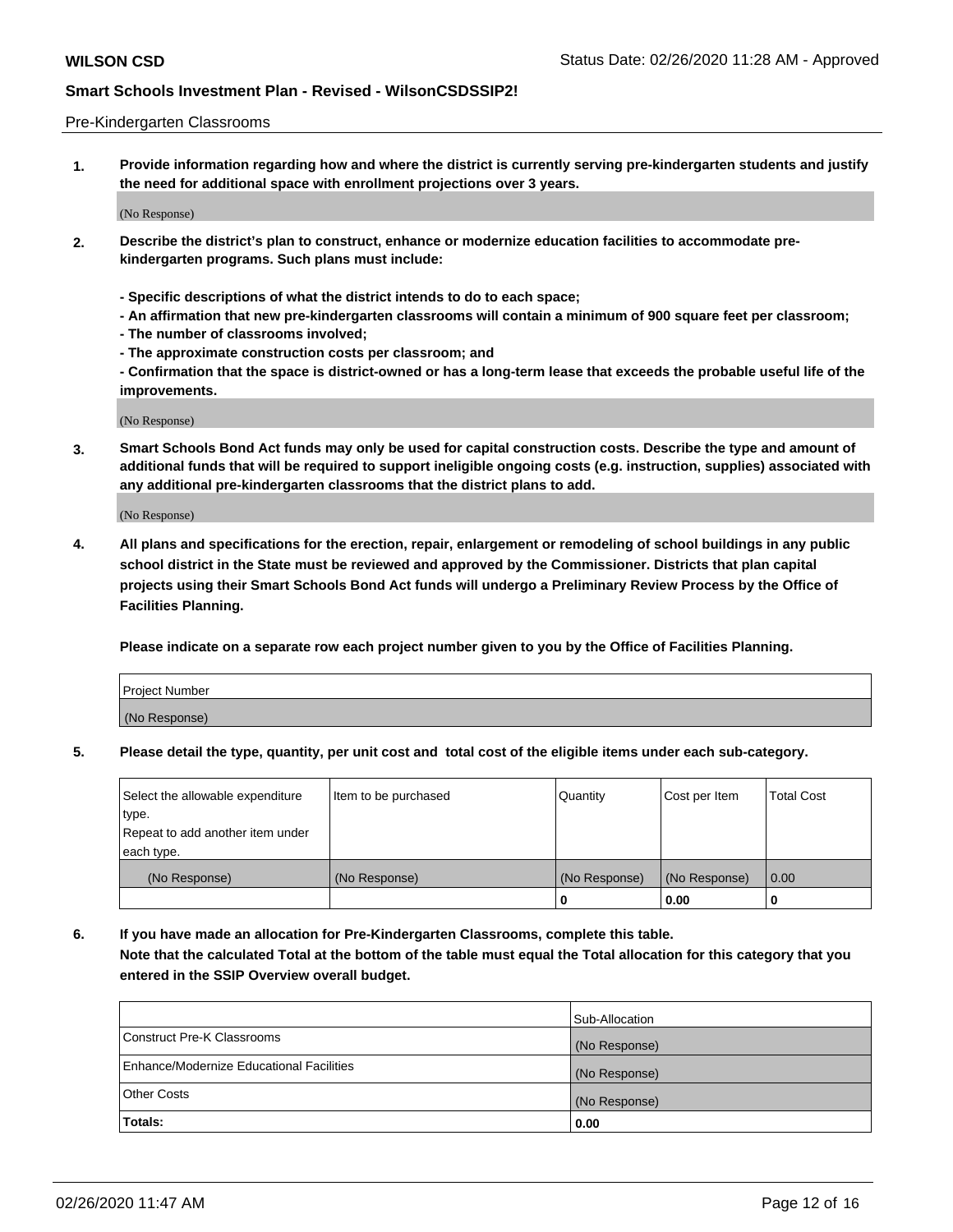Replace Transportable Classrooms

**1. Describe the district's plan to construct, enhance or modernize education facilities to provide high-quality instructional space by replacing transportable classrooms.**

(No Response)

**2. All plans and specifications for the erection, repair, enlargement or remodeling of school buildings in any public school district in the State must be reviewed and approved by the Commissioner. Districts that plan capital projects using their Smart Schools Bond Act funds will undergo a Preliminary Review Process by the Office of Facilities Planning.**

**Please indicate on a separate row each project number given to you by the Office of Facilities Planning.**

| Project Number |  |
|----------------|--|
|                |  |
|                |  |
|                |  |
| (No Response)  |  |
|                |  |
|                |  |

**3. For large projects that seek to blend Smart Schools Bond Act dollars with other funds, please note that Smart Schools Bond Act funds can be allocated on a pro rata basis depending on the number of new classrooms built that directly replace transportable classroom units.**

**If a district seeks to blend Smart Schools Bond Act dollars with other funds describe below what other funds are being used and what portion of the money will be Smart Schools Bond Act funds.**

(No Response)

**4. Please detail the type, quantity, per unit cost and total cost of the eligible items under each sub-category.**

| Select the allowable expenditure | Item to be purchased | Quantity      | Cost per Item | Total Cost |
|----------------------------------|----------------------|---------------|---------------|------------|
| ∣type.                           |                      |               |               |            |
| Repeat to add another item under |                      |               |               |            |
| each type.                       |                      |               |               |            |
| (No Response)                    | (No Response)        | (No Response) | (No Response) | 0.00       |
|                                  |                      | u             | 0.00          |            |

**5. If you have made an allocation for Replace Transportable Classrooms, complete this table. Note that the calculated Total at the bottom of the table must equal the Total allocation for this category that you entered in the SSIP Overview overall budget.**

|                                                | Sub-Allocation |
|------------------------------------------------|----------------|
| Construct New Instructional Space              | (No Response)  |
| Enhance/Modernize Existing Instructional Space | (No Response)  |
| Other Costs                                    | (No Response)  |
| Totals:                                        | 0.00           |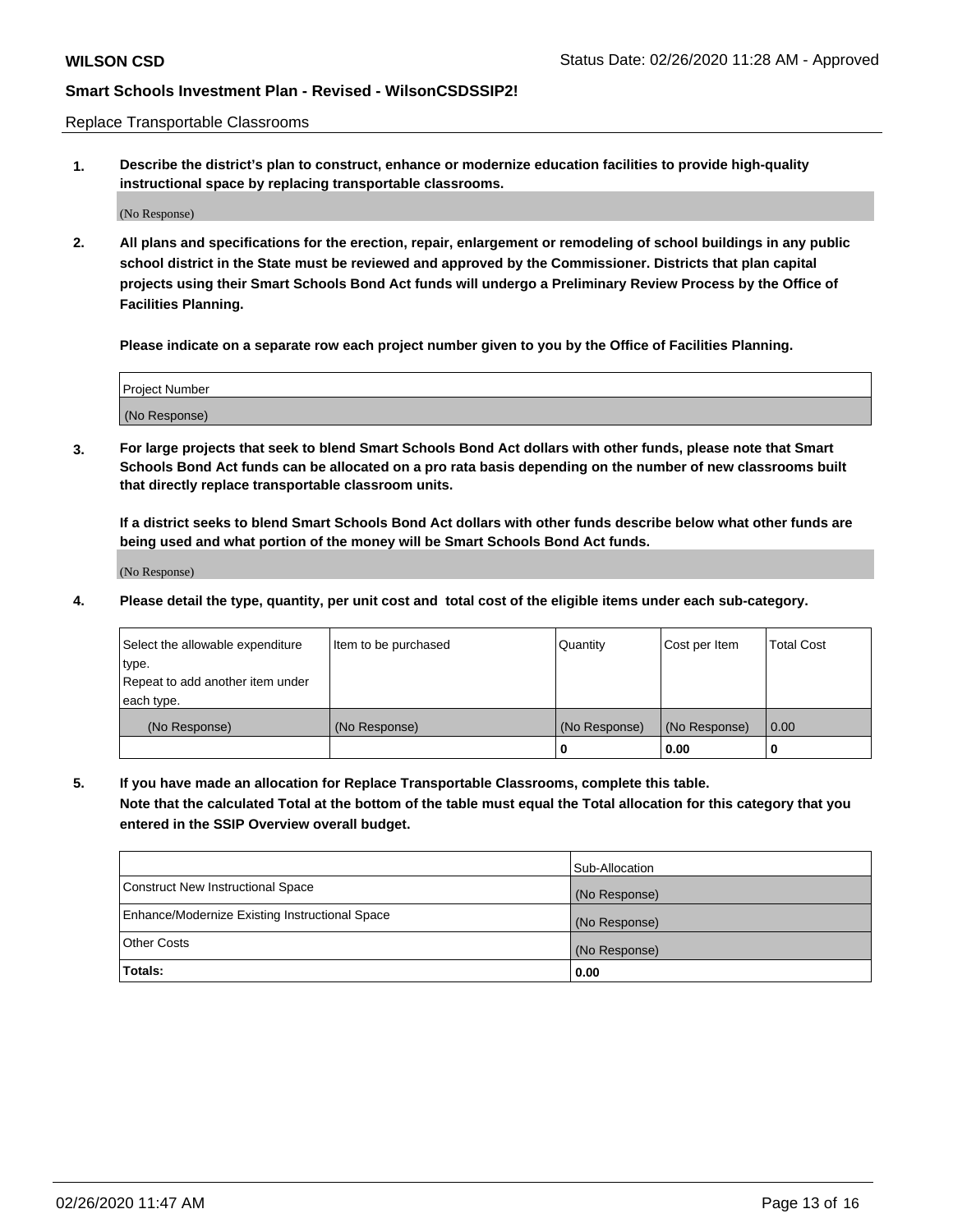#### High-Tech Security Features

# **1. Describe how you intend to use Smart Schools Bond Act funds to install high-tech security features in school buildings and on school campuses.**

Wilson Central Schools believes that every child deserves the opportunity to learn in a safe, secure environment. There are many components to such an environment including, but not limited to, video security, classroom emergency communication, and door and window security. In this application, Wilson Central wishes to expand their video security capacity. They wish to expand the areas covered by the video security cameras to include exterior areas of the campus and un-serviced interior areas. They also wish to upgrade the resolution of the cameras to allow better detail both on the interior and exterior cameras. Finally, the district wishes to expand the capacity of their video servers. The current servers have a very limited capacity which results in a short retention period before the server over writes the oldest recorded data. The new servers will have significantly higher capacity. This will allow for an expanded retention period. Additionally, there will be a capacity to archive specific events for review at a later date.

**2. All plans and specifications for the erection, repair, enlargement or remodeling of school buildings in any public school district in the State must be reviewed and approved by the Commissioner. Smart Schools plans with any expenditures in the High-Tech Security category require a project number from the Office of Facilities Planning. Districts must submit an SSBA LOI and receive project numbers prior to submitting the SSIP. As indicated on the LOI, some projects may be eligible for a streamlined review and will not require a building permit. Please indicate on a separate row each project number given to you by the Office of Facilities Planning.**

| <b>Project Number</b> |  |
|-----------------------|--|
| 40-15-01-06-7-999-001 |  |
| 40-15-01-06-7-999-BA1 |  |
|                       |  |

### **3. Was your project deemed eligible for streamlined Review?**

- Yes
- $\square$  No
- **3a. Districts with streamlined projects must certify that they have reviewed all installations with their licensed architect or engineer of record, and provide that person's name and license number. The licensed professional must review the products and proposed method of installation prior to implementation and review the work during and after completion in order to affirm that the work was code-compliant, if requested.**

By checking this box, you certify that the district has reviewed all installations with a licensed architect or engineer of record.

#### **4. Include the name and license number of the architect or engineer of record.**

| Name                  | License Number |
|-----------------------|----------------|
| <b>Ronald Kessler</b> | 23043          |

### **5. Please detail the type, quantity, per unit cost and total cost of the eligible items under each sub-category.**

| Select the allowable expenditure<br>type.<br>Repeat to add another item under | Item to be purchased                                                                                                 | Quantity | Cost per Item | <b>Total Cost</b> |
|-------------------------------------------------------------------------------|----------------------------------------------------------------------------------------------------------------------|----------|---------------|-------------------|
| each type.                                                                    |                                                                                                                      |          |               |                   |
| <b>Electronic Security System</b>                                             | Avigilon: ACC 6 Enterprise license for<br>up to 1 camera channels                                                    | 113      | 300.00        | 33,900.00         |
| <b>Electronic Security System</b>                                             | Avigilon: 5.0 Megapixel, LightCatcher,<br>4.3-8mm f/1.8 P-iris lens, Integrated<br>IR, Self-Learning Video Analytics | 25       | 1.034.00      | 25.850.00         |
| <b>Other Costs</b>                                                            | <b>Professional Services for</b><br>Engineering/Programming/Proj<br>Management/Checkout                              |          | 40.798.00     | 40,798.00         |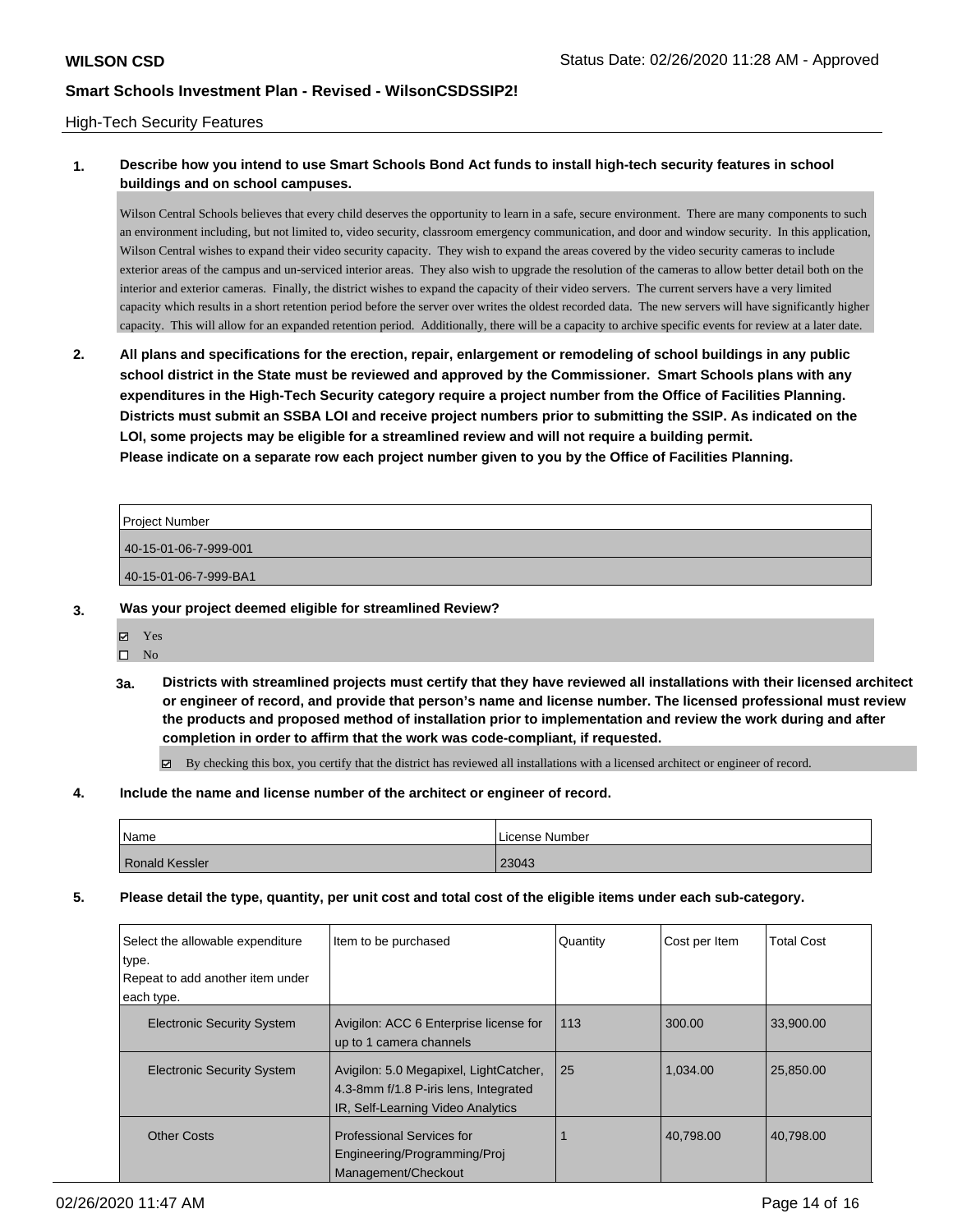High-Tech Security Features

| Select the allowable expenditure<br>type.<br>Repeat to add another item under<br>each type. | Item to be purchased                                                                                                                                                           | Quantity       | Cost per Item | <b>Total Cost</b> |
|---------------------------------------------------------------------------------------------|--------------------------------------------------------------------------------------------------------------------------------------------------------------------------------|----------------|---------------|-------------------|
| <b>Electronic Security System</b>                                                           | Avigilon: 3.0 Megapixel WDR,<br>LightCatcher, Day/Night, Indoor Dome,<br>3-9mm f/1.3 P-iris lens, Integrated IR,<br>Self-Learning Video Analytics                              | 42             | 792.00        | 33,264.00         |
| <b>Electronic Security System</b>                                                           | Avigilon: 5.0 Megapixel, LightCatcher,<br>Indoor Dome, 4.3-8mm f/1.8 P-iris<br>lens, Integrated IR, Self-Learning<br><b>Video Analytics</b>                                    | 10             | 899.00        | 8,990.00          |
| <b>Electronic Security System</b>                                                           | Avigilon: Single port Gigabit 802.3at<br>PoE Plus injector, Class 4 - NA power<br>cord                                                                                         | $\overline{4}$ | 68.00         | 272.00            |
| <b>Electronic Security System</b>                                                           | Day Automation: Network Video<br>Server, 2U Rack Mount, 84 TB, and<br>Academic Licensing, Includes<br>application configuration services.                                      | $\overline{2}$ | 19,167.00     | 38,334.00         |
| <b>Electronic Security System</b>                                                           | Avigilon: Large Format Enclosure for<br>HD IP Pro Cameras with<br>12VDC/24VAC Heater, Wall Bracket<br>and Sunshield, Max combined camera<br>and lens length is 12.8" (32.5 cm) | $\overline{4}$ | 371.00        | 1,484.00          |
| <b>Electronic Security System</b>                                                           | Avigilon: 3.0 Megapixel WDR,<br>LightCatcher, Day/Night, Outdoor<br>Dome, 3-9mm f/1.3 P-iris lens,<br>Integrated IR, Self-Learning Video<br>Analytics                          | $\overline{2}$ | 873.00        | 1,746.00          |
| <b>Electronic Security System</b>                                                           | Installation                                                                                                                                                                   | $\mathbf 1$    | 94,750.00     | 94,750.00         |
| <b>Electronic Security System</b>                                                           | Avigilon: Canon, 50mm, f/1.4, Auto-Iris                                                                                                                                        | 4              | 751.00        | 3,004.00          |
| <b>Electronic Security System</b>                                                           | Avigilon: Reinforcing wall mount<br>adapter for ES-HD-HWS-SM, ES-HD-<br>HWS, ES-HD-CWS, ES-HD-HWS-LG<br>& ES-HD-CWS-LG                                                         | 4              | 36.00         | 144.00            |
| <b>Electronic Security System</b>                                                           | Avigilon: Junction box for the H4A-BO-<br>IR HD Bullet Cameras                                                                                                                 | 35             | 81.00         | 2,835.00          |
| <b>Electronic Security System</b>                                                           | Avigilon: Wall mount bracket for use<br>with H4A-DP pendant dome cameras                                                                                                       | $\overline{2}$ | 54.00         | 108.00            |
| <b>Electronic Security System</b>                                                           | Day Automation: Exterior IP Camera<br><b>Termination Kit</b>                                                                                                                   | 41             | 98.00         | 4,018.00          |
| <b>Other Costs</b>                                                                          | <b>Architect fees</b>                                                                                                                                                          | 1              | 5,000.00      | 5,000.00          |
| <b>Electronic Security System</b>                                                           | APC: Back-UPS, 850VA, 2 USB, 120V                                                                                                                                              | $\overline{2}$ | 115.00        | 230.00            |
| <b>Electronic Security System</b>                                                           | Avigilon: 4K UHD (8.0 Megapixel), 4.3-<br>8mm f/1.8 P-iris lens, Integrated IR,<br>Self-Learning Video Analytics                                                               | 10             | 1,343.00      | 13,430.00         |